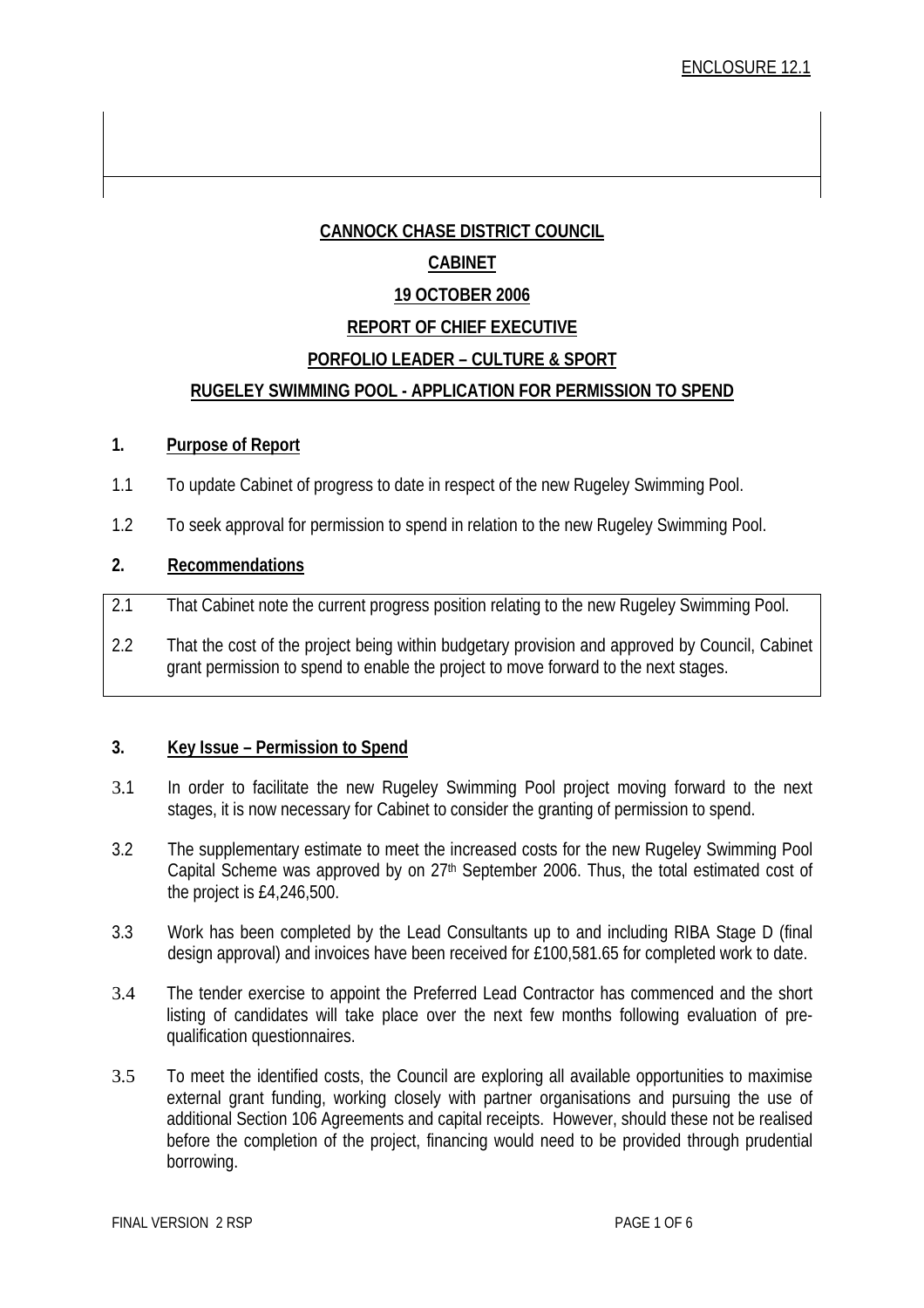# **REPORT INDEX**

| <b>Background</b>                                                                                    | Section 1      |
|------------------------------------------------------------------------------------------------------|----------------|
| Details of Matters to be Considered <i>i.e.</i> Options Considered,<br>Outcome of Consultations etc. | Section 2      |
| <b>Contribution to CHASE</b>                                                                         | Section 3      |
| Section 17 (Crime Prevention) Implications                                                           | Section 4      |
| <b>Human Rights Act Implications</b>                                                                 | Section 5      |
| Data Protection Act Implications                                                                     | Section 6      |
| <b>Risk Management Implications</b>                                                                  | Section 7      |
| <b>Legal Implications</b>                                                                            | Section 8      |
| <b>Financial Implications</b>                                                                        | Section 9      |
| <b>Resource Implications</b>                                                                         | Section 10     |
| Conclusion                                                                                           | Section 11     |
| <b>List of Background Papers</b>                                                                     | Section 12     |
| Annexes to the Report:                                                                               |                |
| <b>Outline Project Timetable</b>                                                                     | <b>Annex 1</b> |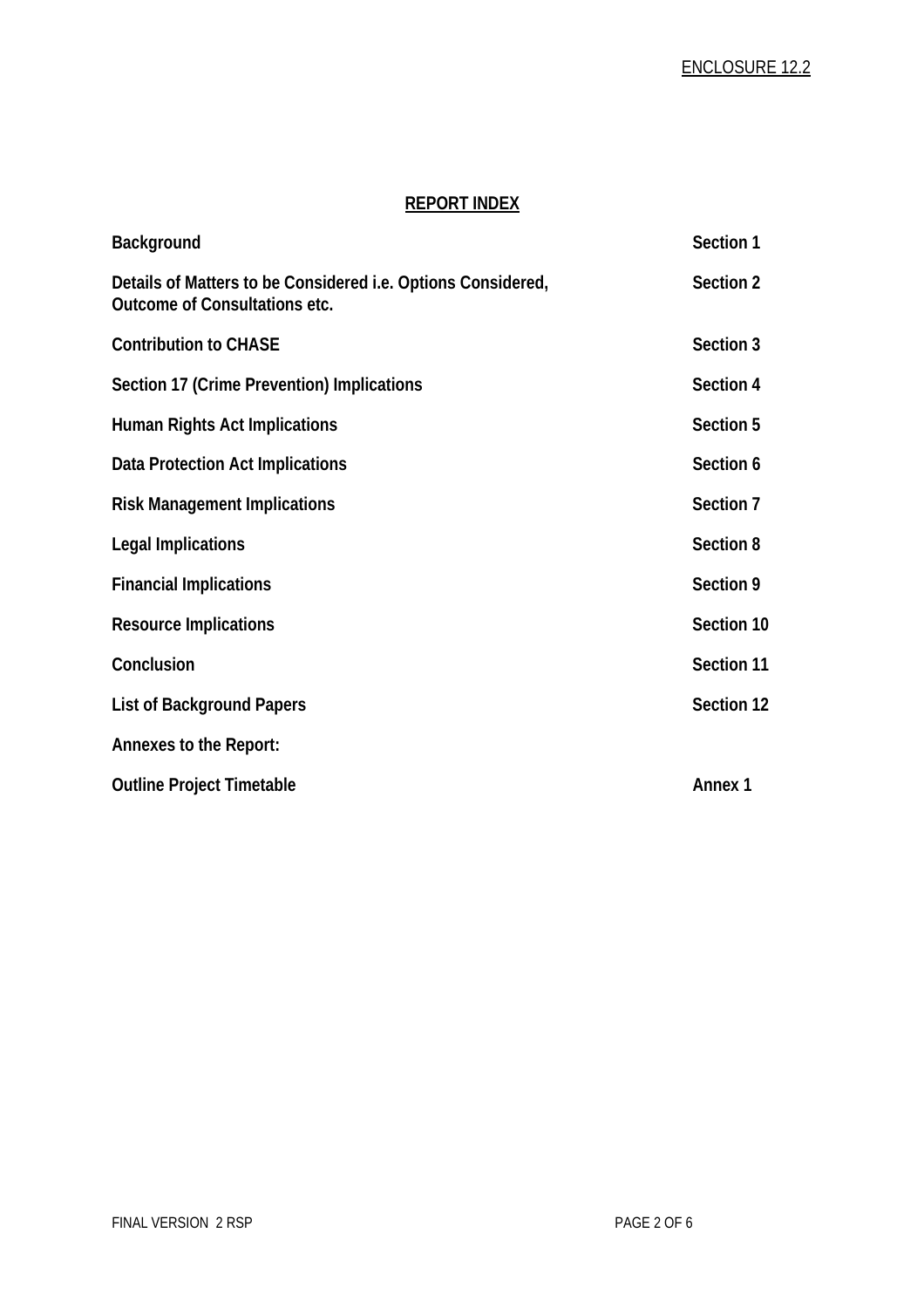#### **Section 1**

#### **Background**

This project involves the construction of a new swimming pool, alterations to the existing leisure centre and removal of the existing adjacent 13 metre College swimming pool in Rugeley.

Lead Consultants / Architects SMC Charter Architects Ltd were appointed via the requisite EU tendering process in July 2006. Options have been further developed for the design and location of the swimming pool, which will join the existing Rugeley Leisure Centre, following an initial Feasibility Study exercise.

The project is an approved scheme currently in the Council's Capital Programme, however permission to spend is requested to meet all costs of the project.

It is anticipated that a Planning Application for the design will be lodged in October 2006 which will involve further public consultation.

The tender process for the Preferred Lead Contractor has commenced and will be completed in December 2006 with the aim of starting construction in April 2007 and completing the project in March 2008. A full outline project timetable is attached as Annex 1.

**Section 2** 

#### **Details of Matters to be Considered**

The matter requiring consideration at this point is the application for permission to spend for the new Rugeley Swimming Pool project.

#### **Section 3**

#### **Contribution to CHASE**

These additional community facilities will further support the aim of the Council to develop a healthier and more active community. The proposed development will enable greater use by local residents, schools and colleges. The proposed facility will be developed utilising as much as possible sustainable materials and include energy efficient plant and machinery.

#### **Section 4**

#### **Section 17 Implications**

construction of the new swimming pool **Section 5**

#### **Human Rights Act Implications**

There are no identified implications in respect of the Human Rights Act.

#### **Section 6**

#### **Data Protection Implications**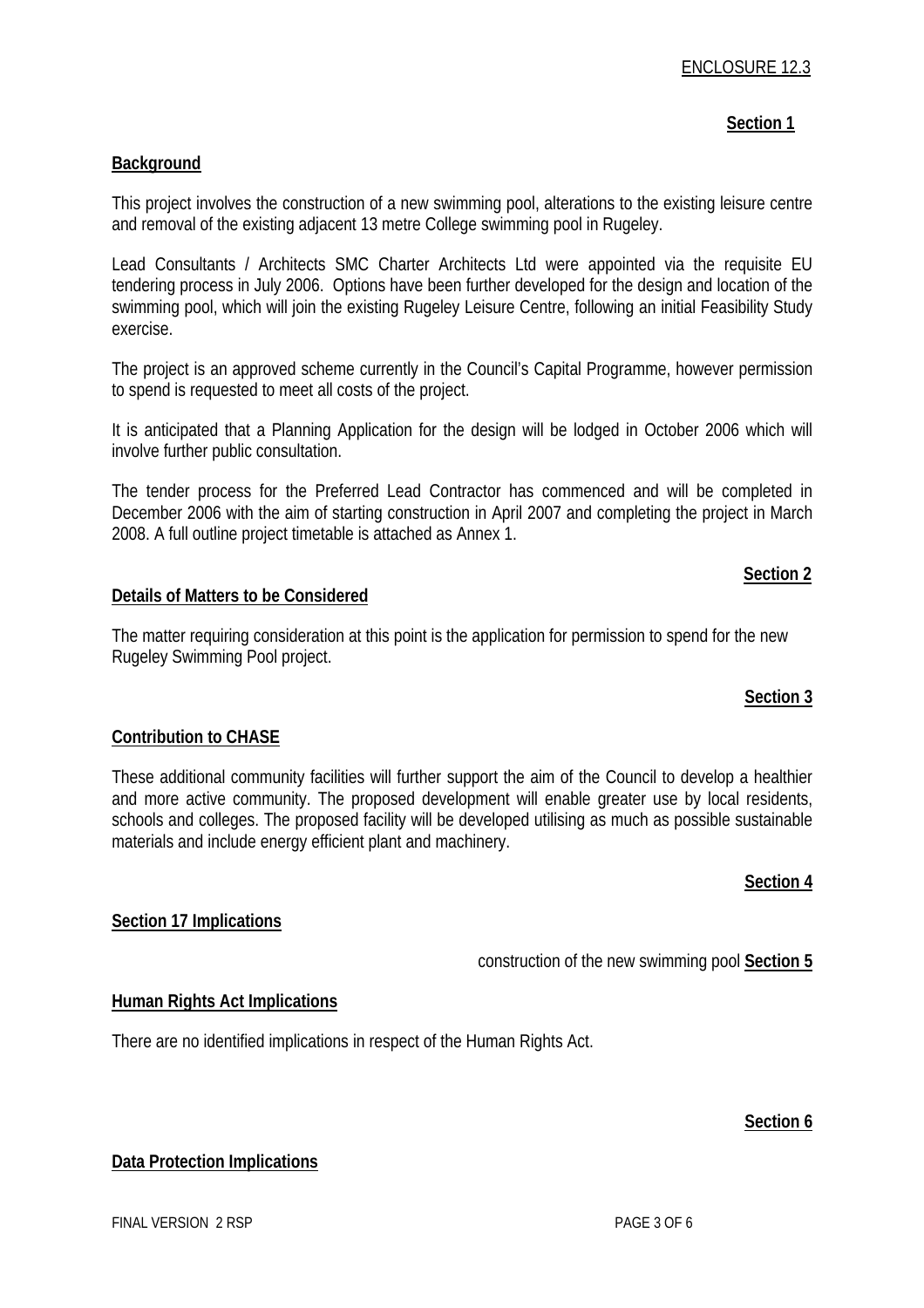There are no identified implications in respect of the Data Protection Act.

#### **Section 7**

#### **Risk Management Implications**

SMC Charter Architects were appointed as the Lead Consultants on this project in July 2006 and have subsequently performed, as far as the Council is able to determine at this time, their duties diligently and to project deadlines. The work undertaken so far has produced comprehensive RIBA Stage C and Stage D progress reports including detailed information from the architects, quantity surveyors, mechanical, electrical, structural and civil engineers resulting in receipt of invoices totalling £100,581.65 for work completed to date.

Granting permission to spend approval will ensure that:

- a) These invoices will be paid and thus reduce the risk of the organisation being charged interest or worse case scenario being sued for payment
- b) Further progress on the pool continues in line with the project plan and milestone dates.

#### **Section 8**

#### **Legal Implications**

The Council has entered into a binding contract with the Lead Consultant in relation to the provision of professional services concerning the Rugeley Swimming Pool. Such services have enabled the Council to progress the project with the aim to complete the same within the agreed timetable.

Inevitably the Council will be liable to pay for the services provided by the Lead Consultant in accordance with the agreed fees and stage payments timetable.

At this time, there are no factors or issues known which would entitle the Council to refuse payment of the fees or any part thereof being sought by the Lead Consultant.

The Council is under a contractual obligation to pay the said fees. Failure to do so could result in interest being charged on any outstanding fees and proceedings being commenced by the Lead Consultant for the recovery of the fees owed.

#### **Section 9**

#### **Financial Implications**

The capital scheme and financing have been approved by Council on 27<sup>th</sup> September 2006 as follows:

Capital Cost: £4,246,500

Financing: the contract of the contract of the contract of the contract of the contract of the contract of the contract of the contract of the contract of the contract of the contract of the contract of the contract of the

Contributions and Grants 1,750,000

FINAL VERSION 2 RSP PAGE 4 OF 6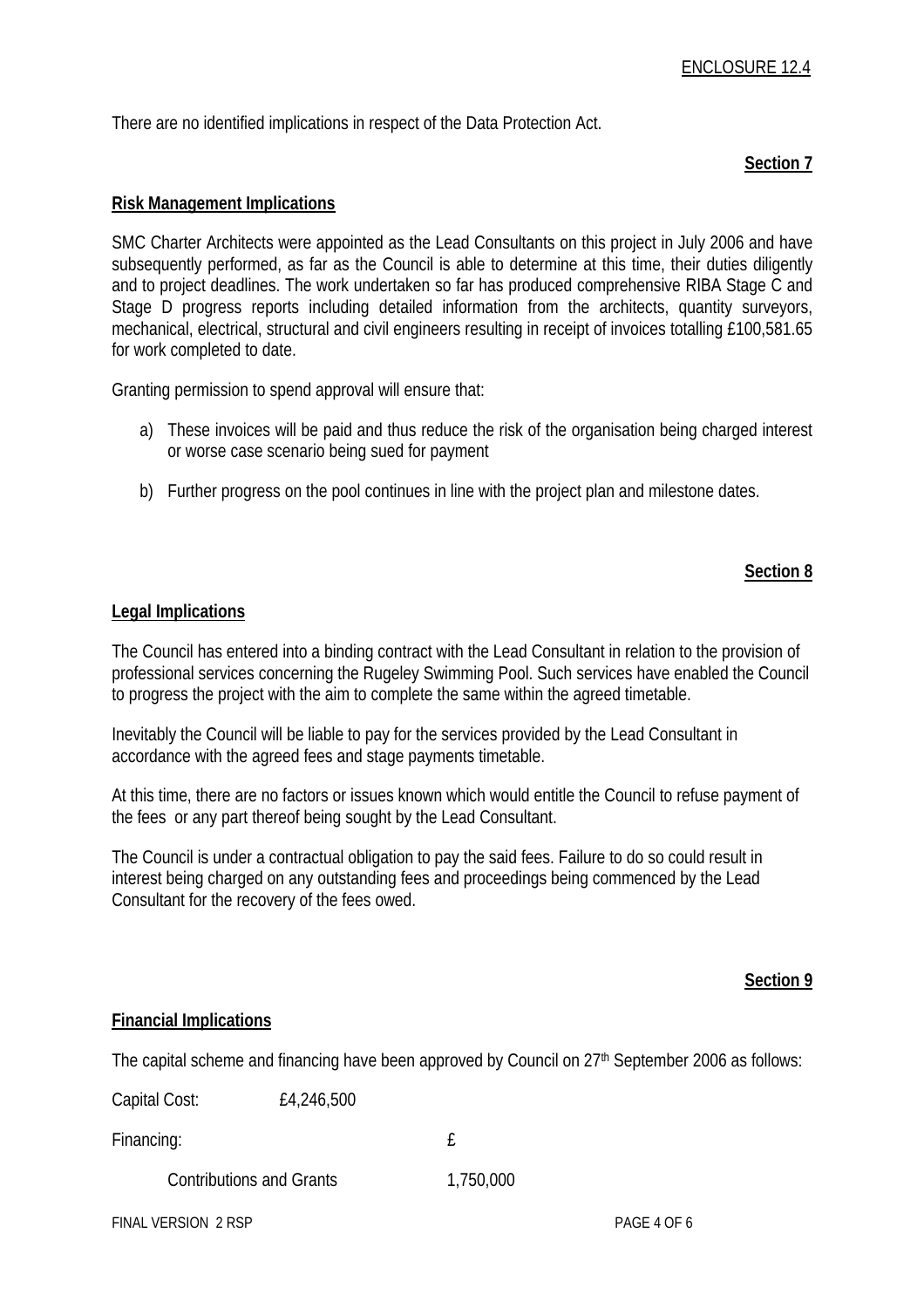# ENCLOSURE 12.5

| Capital Receipts            | 250,000   |
|-----------------------------|-----------|
| <b>Prudential Borrowing</b> | 2,246,500 |
|                             | 4,246,500 |

The prudential costs of borrowing have been built into revenue budgets which gives rise to a resultant need to find equivalent savings in revenue as part of the delivering change process to accommodate these revenue costs.

. **Section 10**

# **Resource Implications**

The Rugeley Swimming Pool project is being co-ordinated by two dedicated Officers from the Strategic Projects Team within the Culture and Major Projects Division.

#### **Section 11**

# **Conclusion**

That Cabinet consider all the information provided within the report, and determines if permission to spend approval for the Rugeley Swimming Pool project should be granted.

#### **Section 12**

# **BACKGROUND PAPERS**

Report to Council on 15<sup>th</sup> June 2006 on new Rugeley Swimming Pool Various Issues

Report to Council on 27th September 2006 on Rugeley Swimming Pool

SMC Charter Architects – Stage D Report –September 2006

SMC Charter Architects – Stage C Report – August 2006

#### **Annex 1**